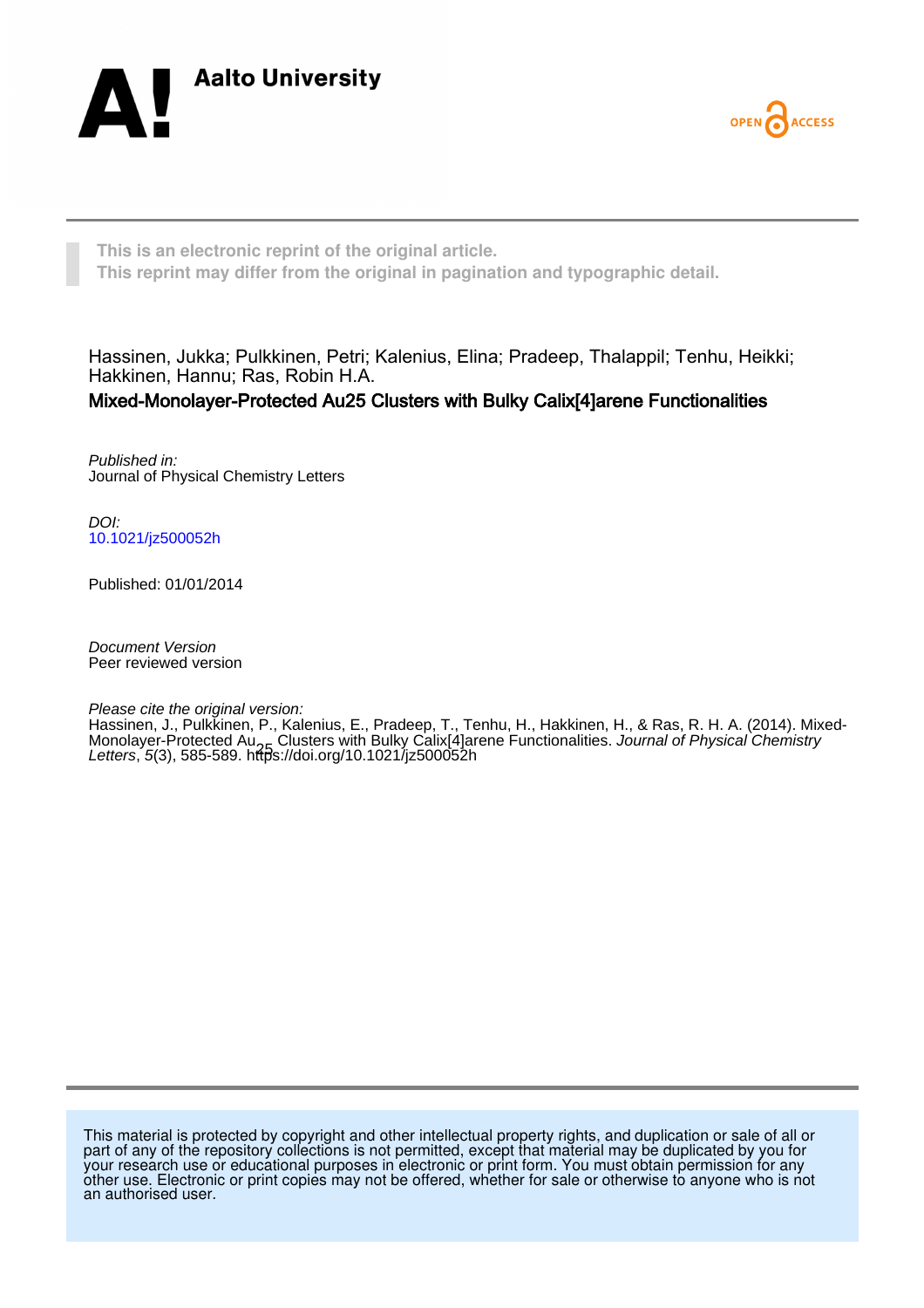# Mixed-Monolayer-Protected Au<sub>25</sub> Clusters with Bulky Calix[4]arene Functionalities

*Jukka HassinenA, Petri PulkkinenB, Elina KaleniusC, Thalappil PradeepD, Heikki TenhuB, Hannu HäkkinenC,E and Robin H. A. RasA\**

A. Department of Applied Physics, Aalto University (Helsinki University of Technology), Puumiehenkuja 2, FI-02150 Espoo, Finland

B. Department of Chemistry, University of Helsinki, P.O. Box 55, 00014 Helsinki, Finland

C. Department of Chemistry, Nanoscience Center, University of Jyväskylä, P.O. Box 35, 40014 JYU, Finland

D. DST Unit of Nanoscience (DST UNS), Department of Chemistry, Indian Institute of Technology, Madras, Chennai 600 036, India

E. Department of Physics, Nanoscience Center, University of Jyväskylä, P.O. Box 35, 40014 JYU, Finland

## **Corresponding Author**

\* robin.ras@aalto.fi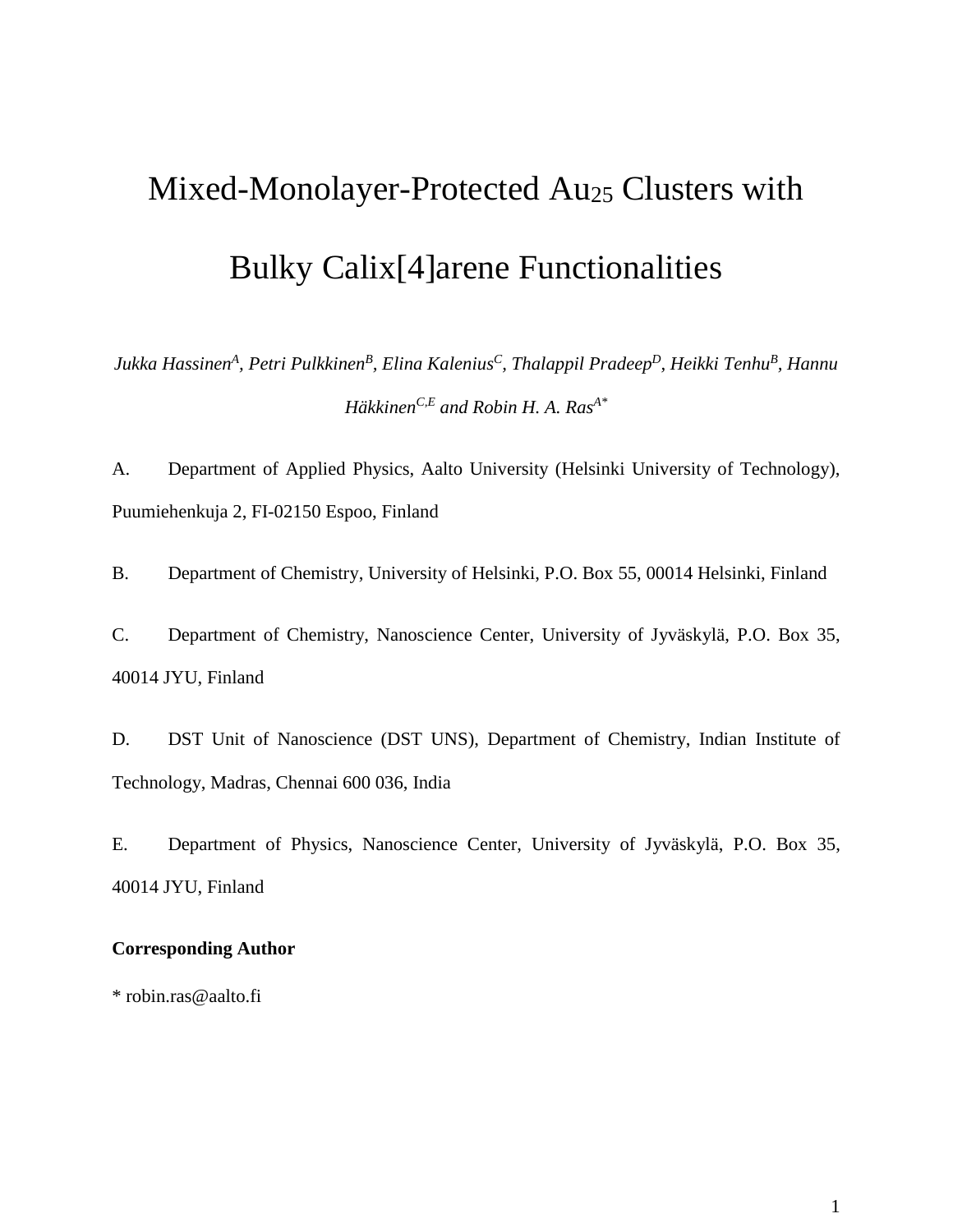ABSTRACT: Although various complex, bulky ligands have been used to functionalize plasmonic gold nanoparticles, introducing them to small, atomically precise gold clusters is not trivial. Here we demonstrate a simple one-pot procedure to synthesize fluorescent magic number Au25 clusters carrying controlled amounts of bulky calix[4]arene functionalities. These clusters are obtained from a synthesis feed containing binary mixtures of tetrathiolated calix[4]arene and 1-butanethiol. By systematic variation of the molar ratio of ligands, clusters carrying one to eight calixarene moieties were obtained. Structural characterization reveals unexpected binding of the calix[4]arenes to the Au25 cluster surface with two or four thiolates per moiety.

## **TOC GRAPHICS**



**KEYWORDS:** Gold, clusters, functionalization, calixarene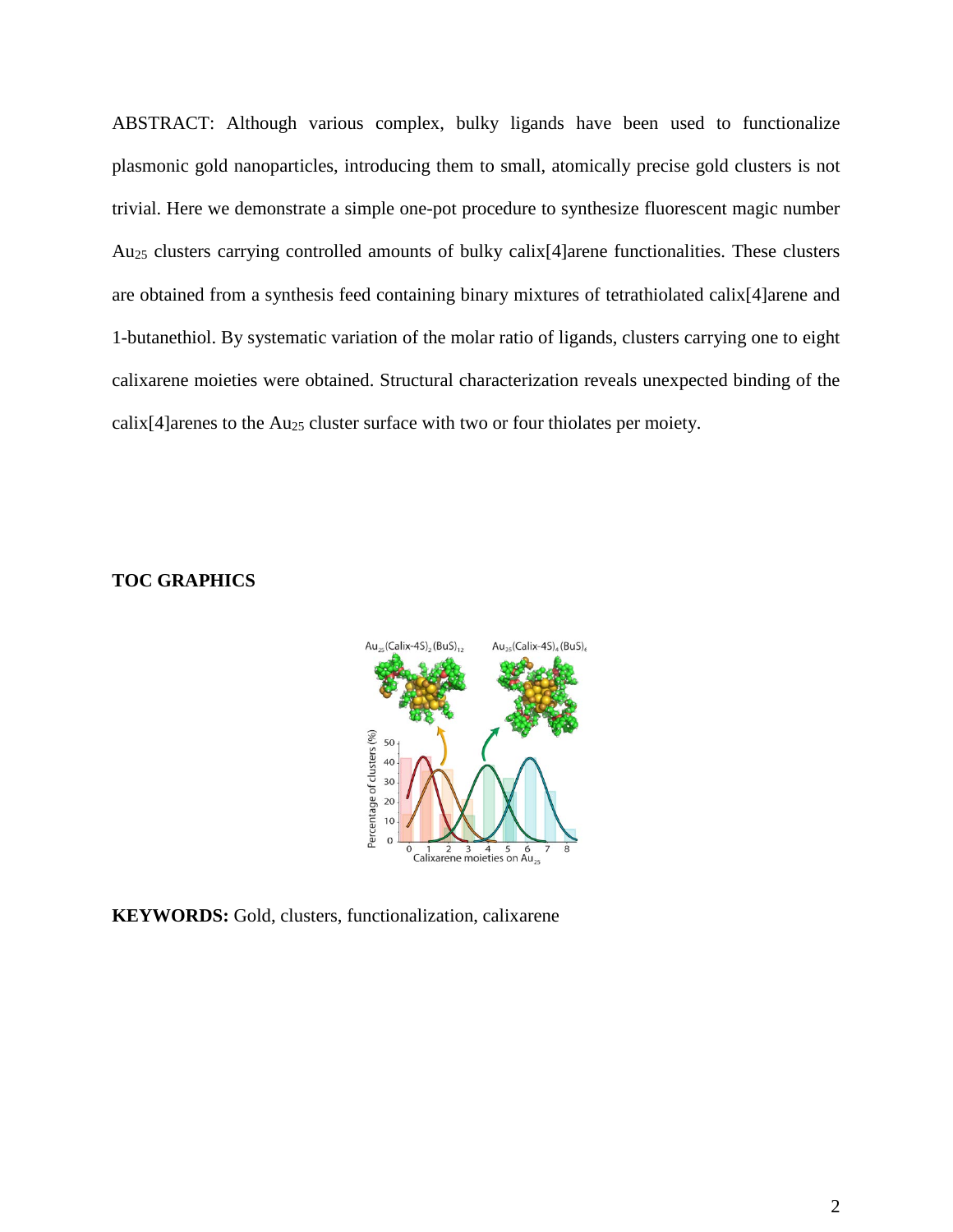Metal clusters in the size range below 2 nm are interesting materials because of their sizedependent properties, which differ from the properties of larger nanoparticles, bulk metal or single atoms.<sup>1−3</sup> Within this size range, cluster sizes can be controlled with atomic precision thus allowing precise investigations of structure-function relationships. These metal cores are typically passivated by an organic ligand shell and therefore these species are often referred to as monolayer-protected clusters (MPCs). Gold clusters passivated by thiolates,  $Au_n(SR)_m$ , are one of the most studied MPCs because of their high stability. Due to the stability, these clusters can be prepared by wet chemistry methods in ambient conditions and processed like ordinary chemicals. As a result of developments in synthetic procedures, separation methods and analysis techniques, several stable "magic number" MPCs, such as  $Au_{25}(SR)_{18}$ ,  $Au_{38}(SR)_{24}$ ,  $Au_{102}(SR)_{44}$ and  $Au_{144}(SR)_{60}$  have been isolated and reasons for their stability have been recognized.<sup>1,4,5</sup>

Various bulky or structurally complex thiols (e.g. drug analogues, cyclodextrin derivatives, DNA oligonucleotides, polymers, dendrimers) have been used to produce plasmonic gold MPCs with applications including sensing<sup>6</sup>, diagnostics<sup>7</sup> and drug delivery<sup>8</sup>. However, most studies related to magic number MPCs are focused on using simple alkane- or arenethiols,  $9-11$  though more complex, bulky ligands could bring valuable functionalities also to smaller clusters. This shortcoming stems from major difficulties in reaching atomic precision by direct synthesis with structurally complex thiols. Atomically precise mixed-monolayer-protected clusters (MMPCs), on the other hand, can be realized by using e.g. ligand exchange reactions to existing magic number MPCs.<sup>12−14</sup> However, ligand exchange of bulky ligands are often severely hampered by kinetic effects (i.e. steric hindrance) thus restricting the extent of exchange or even making ligands completely unusable.15 To overcome this hindrance, we investigate here a novel approach for synthesis of magic number MMPCs prepared directly by using thiol mixtures. This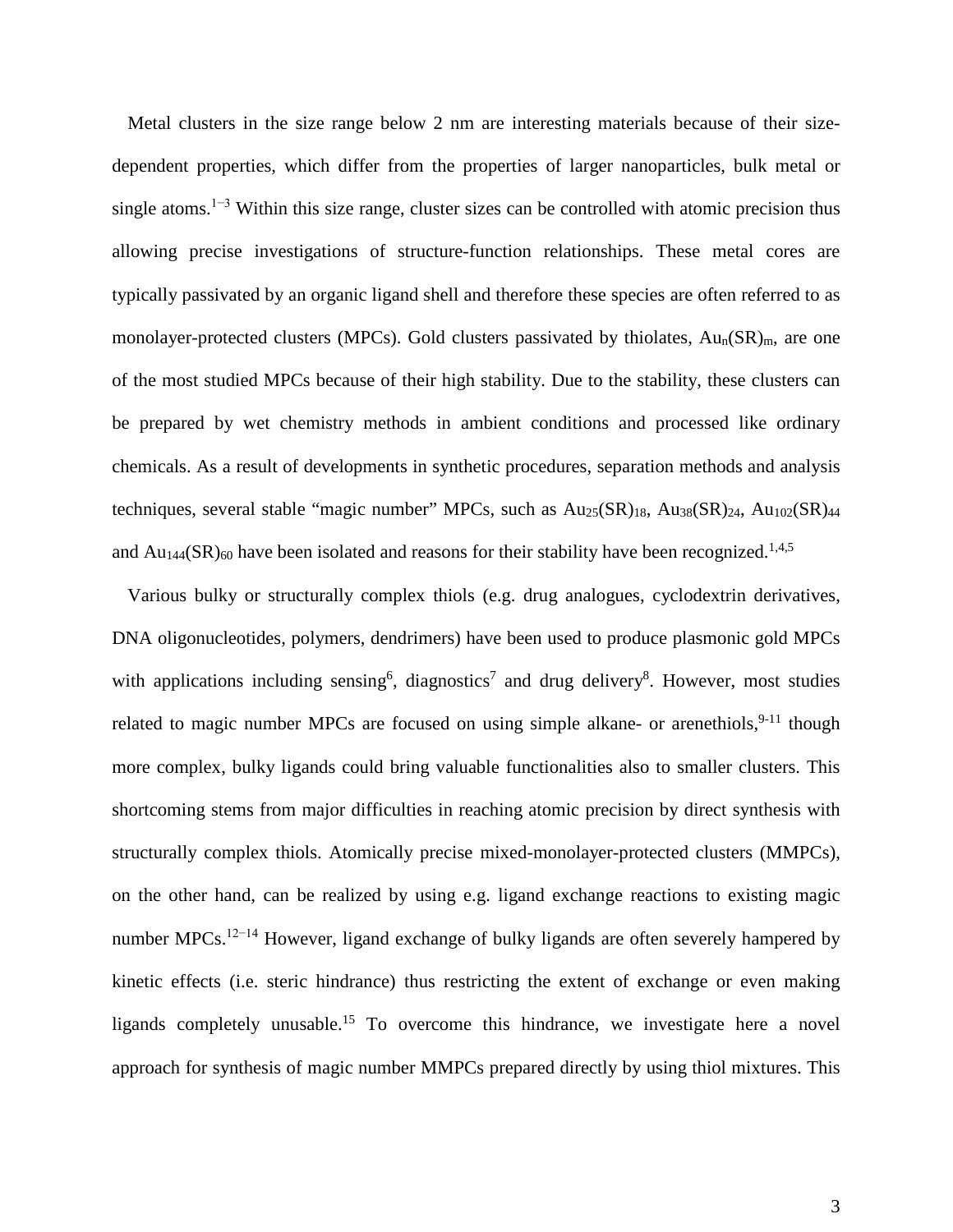procedure enables a straightforward incorporation of functional, bulky ligands whereas secondary small ligands facilitate size-focusing to discrete magic numbers and provide additional chemical stability by filling the possible defect sites on MMPCs.

Without doubt, capping clusters with specific functional groups is crucial regarding possible applications. Calixarenes are an interesting group of compounds that possesses specific hostguest interactions with organic as well as metal cations.<sup>16</sup> Because of these interactions, calixarenes find applications, for example, in ion-sensitive electrodes and sensors,  $17$  stationary phases in chromatography<sup>18</sup> and catalysis<sup>19</sup>. After the first report of calixarene-protected gold nanoparticles by Arduini et al*.* <sup>20</sup> there has been an increased interest towards calixarene-modified gold nanostructures.<sup>21-25</sup> Recently, atomically precise MPCs (Au<sub>11</sub>) with five phosphine-bound calixarene moieties were realized by de Silva et  $al^{26}$  and their structure was theoretically verified by Chen et  $al^{27}$ . Important to note is that the number of calixarene ligands was fixed and their bulkiness led to incomplete capping leaving the gold core partly exposed.

Here we aim at a one-pot synthesis for atomically precise MPCs with tunable number of bulky ligands, where a second smaller ligand would allow a complete ligand monolayer to cover the gold core. A mixture of thiol-modified calix[4]arene (briefly, Calix-4SH) and 1-butanethiol (BuSH) is used to prepare atomically precise  $Au_{25}(Calix-4S)_x(BuS)_y$  clusters passivated by a mixed monolayer of these thiols (Chart 1). Calix-4SH in cone conformation was synthesized using a reported protocol<sup>28</sup>, details are given in the Supporting Information. Cone conformation, locked by four 4-mercaptobutanolate chains, was chosen to facilitate multidentate binding to cluster surface. By systematically varying the Calix-4SH concentration in the synthesis feed, we are able to control the amount of calixarene functionalities on the clusters. To the best of our knowledge, there are no previous reports of creating atomically precise cluster cores carrying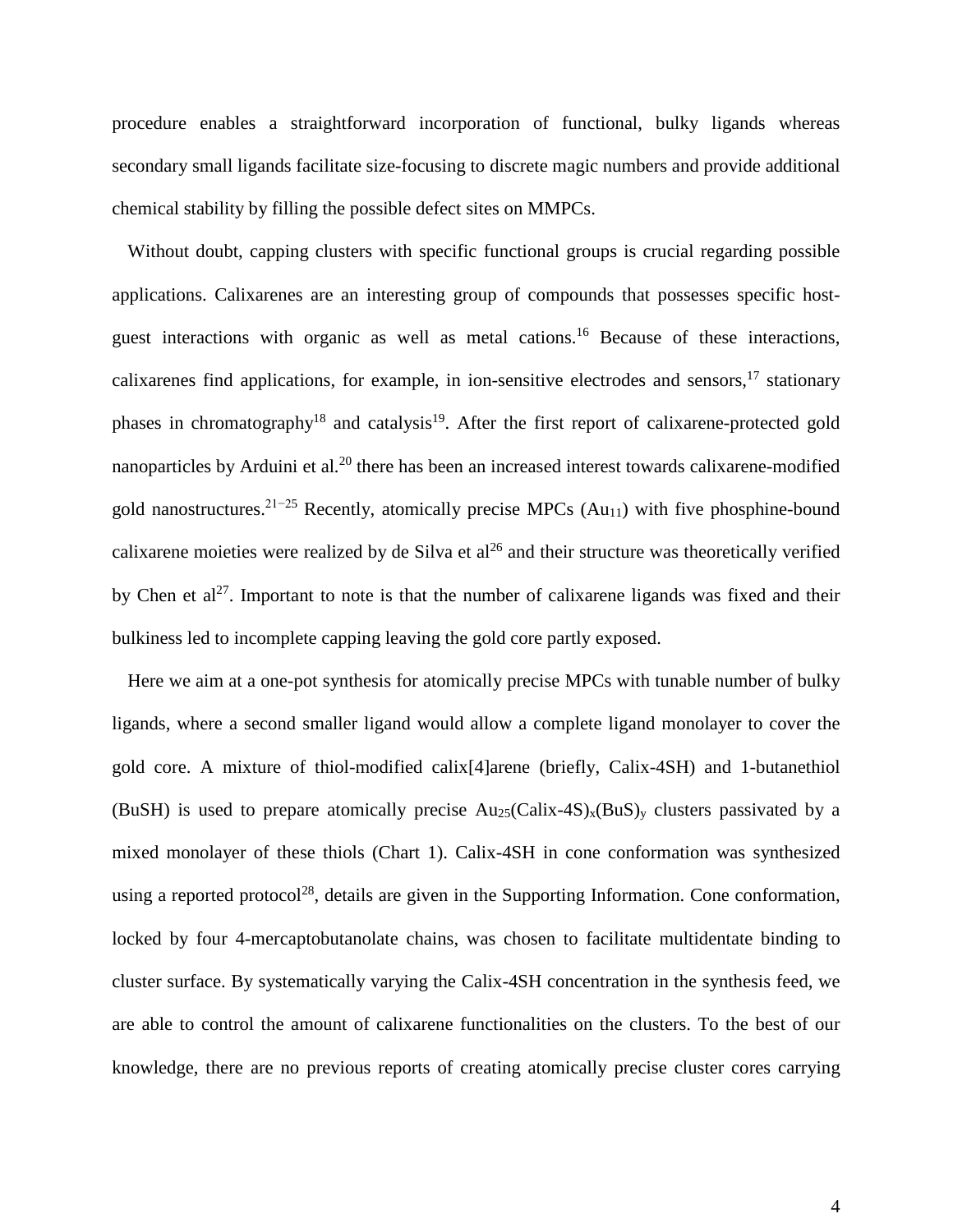thiolated calixarenes. In addition, no studies of fluorescent gold clusters prepared using a mixed ligand feed could be found in the literature.

**Chart 1. Structures of Thiol Ligands**



Au25 clusters passivated with mixtures of Calix-4SH and BuSH were synthesized by modifying the method by Qian et al.<sup>10</sup> Details of the synthetic procedure can be found in the Supporting Information. Briefly, a mixture of Calix-4SH and BuSH was added to a solution containing HAuCl4 and tetraoctylammonium bromide (TOAB) in tetrahydrofuran (THF). After the formation of colorless Au-thiolates, NaBH4 was added in aqueous solution to obtain a polydisperse cluster mixture. This polydisperse cluster mixture was size-focused by allowing it to react until Au<sub>25</sub> cluster absorption features became prominent. The clusters were purified by repeated centrifugal washing with methanol followed by size-exclusion chromatography (SEC) to ensure removal of free Calix-4SH from the final cluster product. SEC served well to separate free Calix-4SH as well as a minor portion of larger cluster species from the final product (Figure 1, inset). The Au25 cluster yields were typically 12−20 %.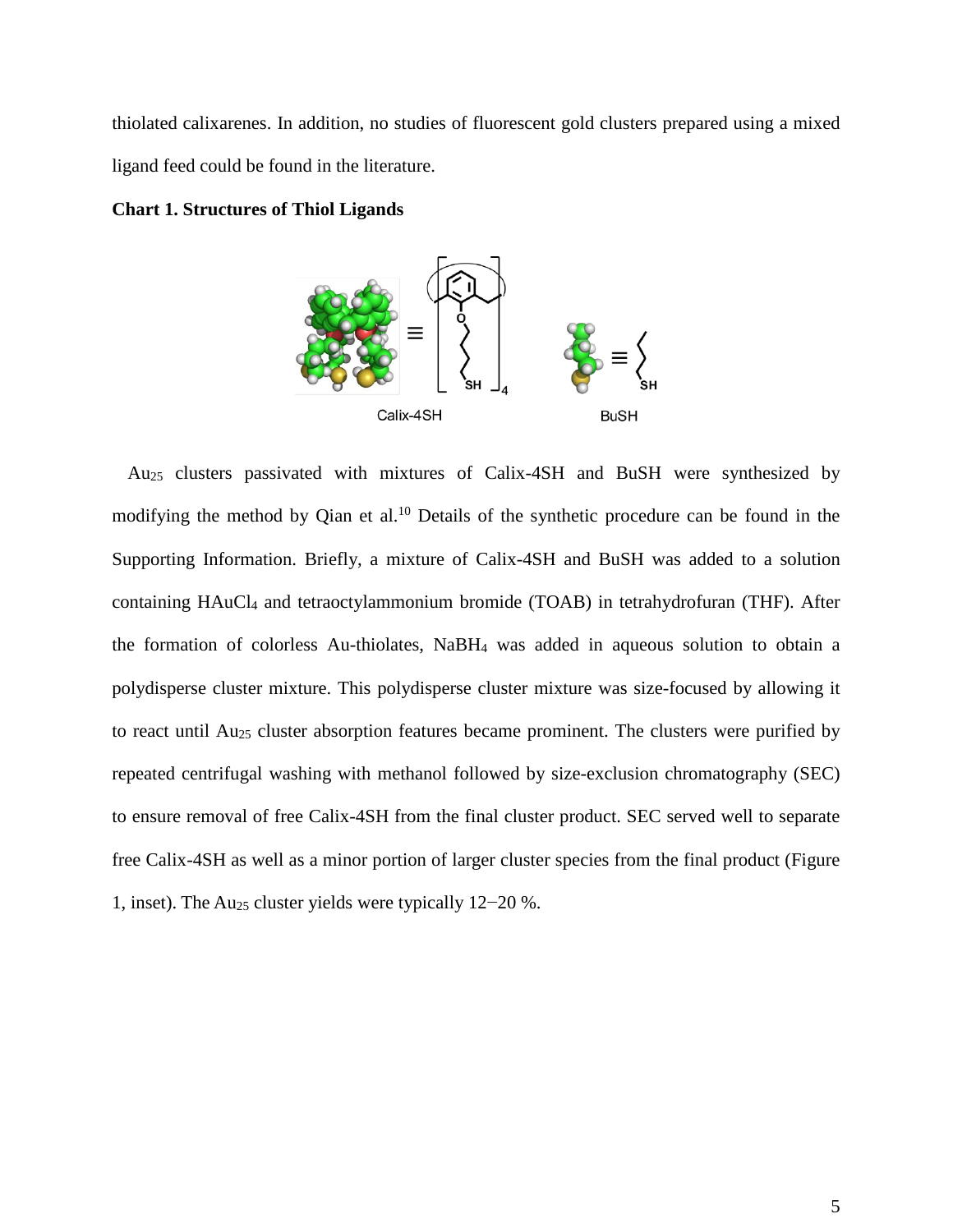

**Figure 1.** UV-vis absorption spectra of Au<sub>25</sub> clusters with varying Calix-4SH concentration (spectra are vertically shifted for clarity). The inset shows spectra before and after size-exclusion chromatography.

Absorption spectroscopy was initially used to get information about the core size of the clusters. Prominent absorption features were observed from all cluster samples at 680 nm, 442 nm, 400 nm and 320 nm which are well-known features of  $Au_{25}(SR)_{18}$  cluster core (Figure 1). In addition, details in the absorption spectrum revealed the charge state of the cluster. It has been shown that a broad absorption at 800 nm is an indication of a negatively charged, reduced gold core as well as a ratio of 1.2 between  $\sim$ 400 nm and  $\sim$ 440 nm absorptions.<sup>29,30</sup> All Calix-4S functionalized cluster samples showed these features thereby indicating a majority of negatively charged cluster cores as observed also in previous reports from similar syntheses. 10,29,30 The counter-ion of these negatively charged clusters was  $TOA<sup>+</sup>$  which was detected in the nuclear magnetic resonance (NMR) spectra of all  $Au_{25}(Calix-4S)_x(BuS)_y$  clusters.

To further analyze the structure of the clusters, the ligand compositions were probed by electrospray ionization mass spectrometry (ESI-MS) and NMR analyses. The negative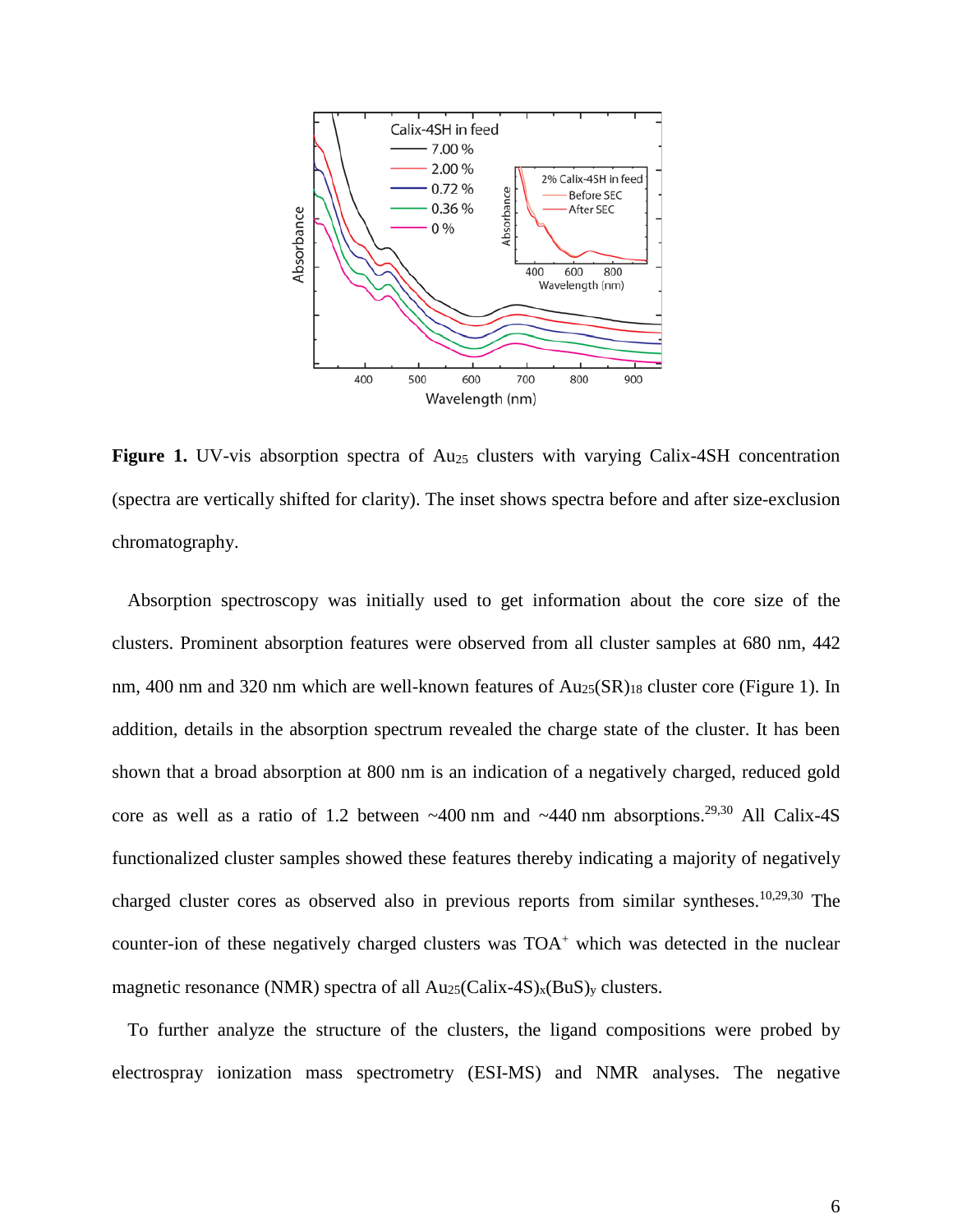polarization ESI-MS spectra were, surprisingly, dominated by pure  $Au_{25}(BuS)_{18}$  cluster. In positive polarization measurements, however, more abundant  $Au_{25}(Calix-4S)_x(BuS)_y$  clusters could be observed with x ranging from 0 to 8 (neutral clusters as  $Cs<sup>+</sup>$  adducts and anionic clusters as  $2Cs^+$  adducts). Apart from Au<sub>25</sub>, no other cluster sizes were observed in ESI-MS. Au<sub>25</sub> clusters are easily oxidized by atmospheric oxygen as reported by  $\text{Jin's group.}^{29}$  We also observed the same phenomenon and the rate of oxidation was more pronounced with dried samples compared to clusters stored in THF solution. In vacuum-dried samples, signs of oxidation could be noticed in hours and the samples were fully oxidized in few days. Comparison of negative and positive polarization mass spectra shows that oxidation is more pronounced in the case of  $Au_{25}(Calix-4S)_x(BuS)_y$  clusters than for  $Au_{25}(BuS)_{18}$ . However, when stored free of oxygen, in dark and at 4 °C, clusters exhibited no change in their spectral features even after two months of storage.

As expected, the use of a thiol mixture led to varying ligand compositions in the final products (see Table 1 for results from sample with 0.36 % Calix-4SH in synthesis feed, data from other samples is presented in the Supporting Information). However, it can be easily observed that the amount of Calix-4S units attached to clusters clearly correlates with the amount of Calix-4SH inserted into the synthesis feed (Figure 2). Samples with 0–2, 1–3, 2–5 and 5–8 calixarene units were obtained by varying the Calix-4SH feed in 0.36–7.0 % range of the amount of BuSH. Even though this kind of synthesis with a binary mixture of thiols will rarely end up in a single ligand composition, we were still able to maintain good control on the final ligand compositions.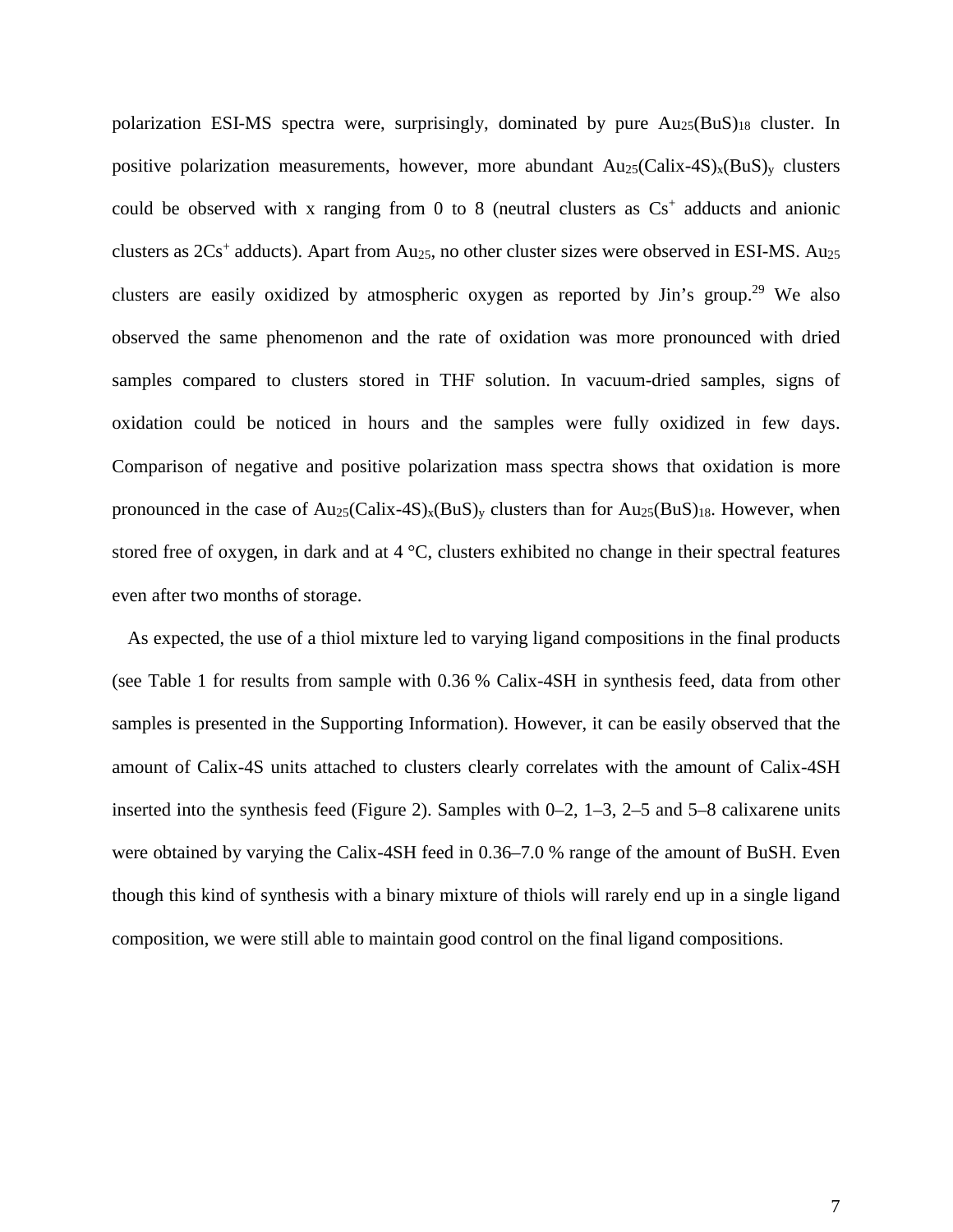| Ion composition $(+nCs^+)$                                   | Calix-4S                    |                  | <b>BuS</b> |
|--------------------------------------------------------------|-----------------------------|------------------|------------|
|                                                              | Tetradentate                | <b>Bidentate</b> |            |
| $Au_{25}(BuS)_{18}$                                          | 0                           |                  | 18         |
| $Au_{25}(Calix-4S)(BuS)_{14}$                                |                             | $\left( \right)$ | 14         |
| $Au_{25}(Calix-4S)(BuS)_{16}$                                | $\theta$                    | 1                | 16         |
| $Au_{25}(Calix-4S)2(BuS)10$                                  | $\mathcal{D}_{\mathcal{L}}$ | $\left( \right)$ | 10         |
| Au <sub>25</sub> (Calix-4S) <sub>2</sub> (BuS) <sub>12</sub> |                             |                  | 12         |
| $Au_{25}(Calix-4S)2(BuS)14$                                  | $\mathbf{\Omega}$           | $\mathcal{D}$    | 14         |

**Table 1. Cluster Compositions in Sample with 0.36 % Calix-4SH in Synthesis Feed**

Au25 clusters are known to be passivated by 18 thiolate ligands, arranged as six RS-(Au-SR)2 units on top of a 13-atom icosahedral gold core.<sup>31–33</sup> All ions observed in our ESI-MS analysis could be interpreted to have 18 thiolates attached to the gold surface suggesting that the wellknown  $Au_{25}(SR)_{18}$  structure is retained regardless of the ligand composition. The clusters are also 8 electron "superatoms" as negatively charged species after the synthesis. The cluster compositions observed in ESI-MS measurements revealed interesting details on the binding of Calix-4S units. Interestingly, the vast majority of clusters (>99 %) had even number of BuS ligands attached. This suggests that Calix-4SH ligands are attached to cluster surface predominantly with two or four thiolates since binding with one or three thiolates would also result in species containing odd numbers of BuS. Binding only with two or four thiolates is also evident in clusters containing only one calixarene unit:  $Au_{25}(Calix-4S)(BuS)_{15}$  and  $Au_{25}(Calix-4S)$ 4S)(BuS)17 were not observed in ESI-MS analysis. Binding with 2 or 4 thiolates also supports our recent study of Calix-4S protected nanoparticles, in which a binding with an average of three thiolates was observed (unpublished results).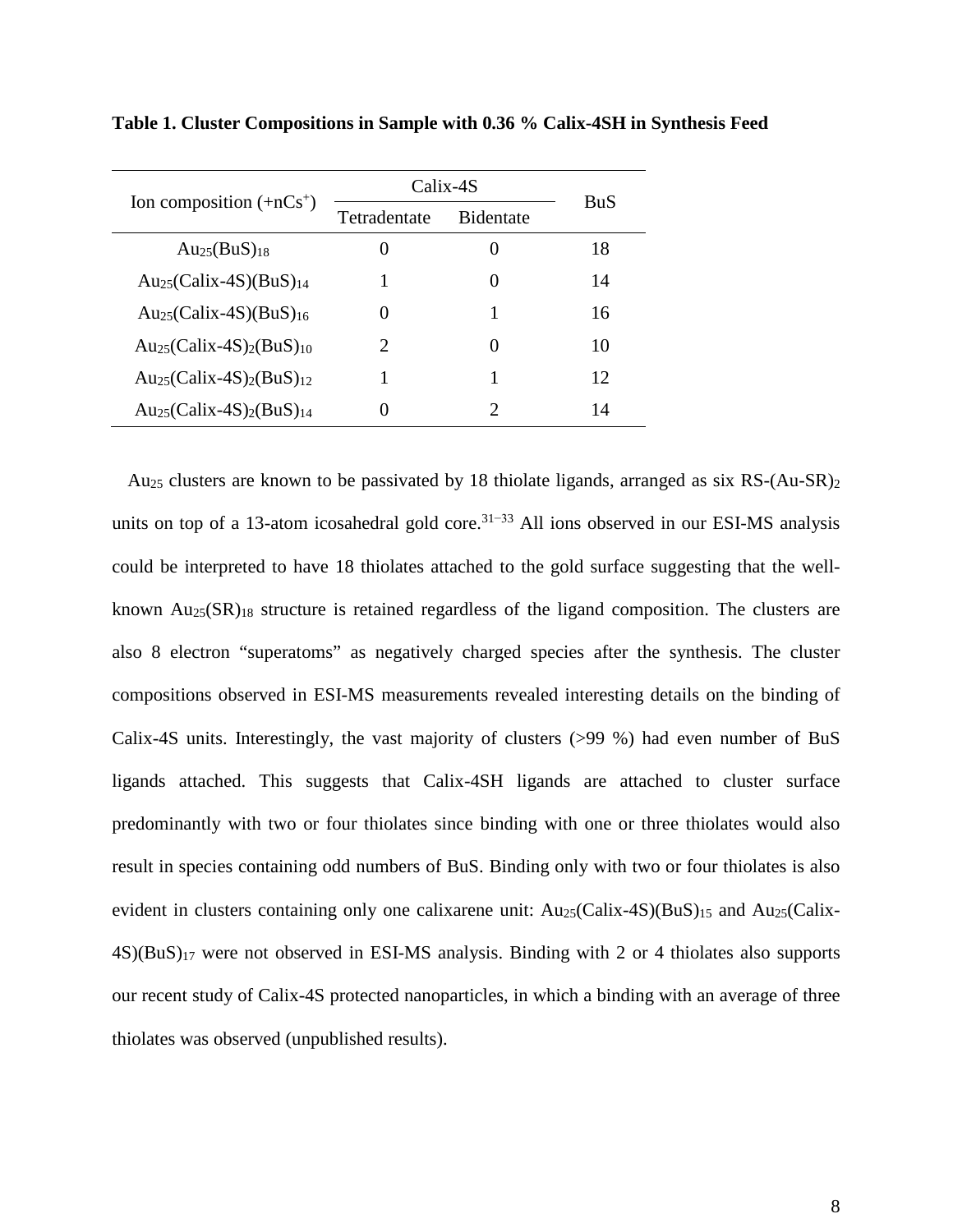Calix-4SH binding to gold with two thiolates leaves the two other thiolates dangling. Chemical structure of the dangling thiols was investigated with ESI-MS and NMR studies. In NMR spectra, all resonances were broadened due to the existence of different ligand compositions and also various isomers in each composition due to different Calix-4S binding sites on Au25. The signals from thiol-neighboring methylene protons at 2.6 ppm were shifted downfield from free calixarene signals suggesting no free thiol groups being present in the system (Figure 3). Additionally, the mass accuracies in ESI-MS experiments suggest no thiol groups being present in the clusters. Absence of S-H bonds was further confirmed by infrared absorption spectroscopy (see Supporting Information). Therefore, it can be proposed that two dangling thiolates of bidentately bound Calix-4SH form a disulfide bridge with each other. Also the peak positions in <sup>1</sup>H NMR studies support the formation of disulfides as seen from the downfield shifts of  $CH<sub>2</sub>$ protons next to sulfur atoms.



**Figure 2.** Variation of the amount of Calix-4S units on clusters when increasing the Calix-4SH content in synthesis feed. For better visibility of the trend, normal distribution for each sample has been overlaid on the histogram.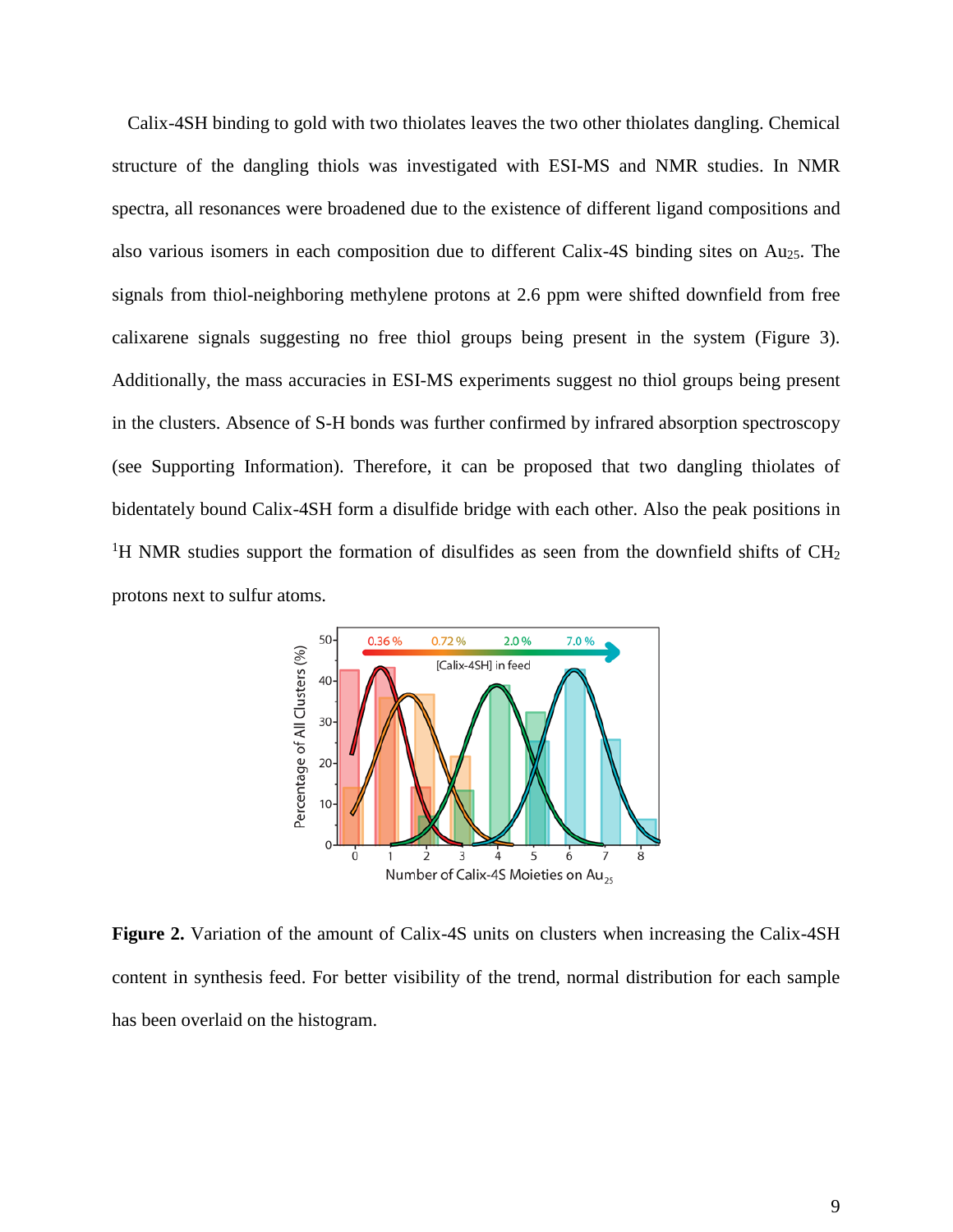The intensities of peaks in ESI-MS are influenced by the ionization efficiencies and transmission efficiencies of the ions through the ESI-MS interface. Considering the chemical and physical similarities of calixarene-decorated clusters, their ionization and transmission efficiencies can be approximated to be independent of ligand composition, thus allowing semiquantitative analysis of abundances of clusters with different ligand compositions (Figure 2). In addition to ESI-MS, the average ligand composition was probed with <sup>1</sup>H NMR analysis. The cluster cores were decomposed with iodine death reaction which quantitatively liberates the alkanethiolate monolayer as disulfide compounds and thus allows determination of ligand concentrations through integration of NMR signals.<sup>24,34</sup> The average ligand compositions measured by these independent methods are well in line with each other (Table 2).

| Calix-4SH  | $n(Calix-4S)/n(BuS)$ on clusters, % |               |                                                              |  |
|------------|-------------------------------------|---------------|--------------------------------------------------------------|--|
| in feed, % | <b>NMR</b>                          | <b>ESI-MS</b> | Average composition*                                         |  |
| 0.36       | 8                                   | 5             | Au <sub>25</sub> (Calix-4S) <sub>1</sub> (BuS) <sub>16</sub> |  |
| 0.72       | 17                                  | 11            | Au <sub>25</sub> (Calix-4S) <sub>2</sub> (BuS) <sub>14</sub> |  |
| 2.0        | 51                                  | 52            | $Au_{25}(Calix-4S)4(BuS)8$                                   |  |
| 7.0        | 152.                                | 155           | $Au_{25}(Calix-4S)_{6}(BuS)_{4}$                             |  |

**Table 2. Average Ligand Compositions of Au25 Clusters**

\* Rounded to integers

It is worth noticing that the amount of calixarene finally attached to clusters is very high compared to the amount used in the synthesis. In all samples, the ratio *n*(Calix-4S):*n*(BuS) on cluster surface was 20−25 times higher than the *n*(Calix-4SH):*n*(BuSH) ratio in the synthesis feed. This highly efficient binding is likely caused by the multidentate nature of Calix-4SH as it does not detach easily during the size-focusing process in which larger clusters are etched into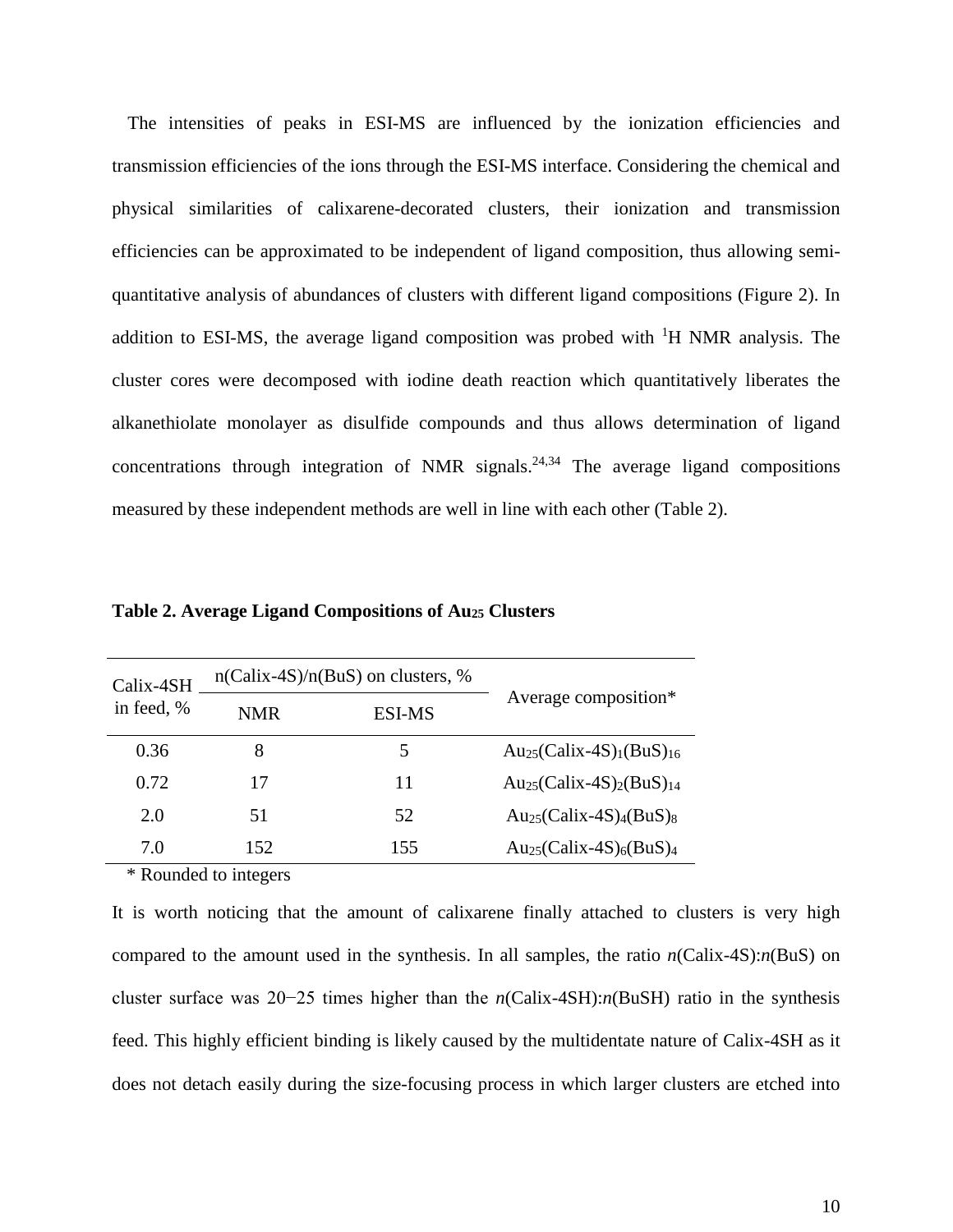Au25 cores. Hence, polythiolated molecules are highly useful in cluster syntheses with thiol mixtures. Incorporation of thiols to complex molecules is often a tedious task and cluster synthesis typically consumes large amounts of thiol ligands (usually  $Au/S \leq 1/5$ ). By using a mixture of thiols, the consumption of Calix-4SH is minimized since Calix-4SH efficiently binds to cluster surface and a large excess of commercially available BuSH acts as a secondary passivating ligand and, even more importantly, as an etchant that allows reaching atomic precision of the gold core. It is also worth mentioning that ligand exchange of Calix-4SH to  $Au_{25}(BuS)_{18}$  clusters could not be accomplished, most probably due to the bulkiness of the incoming Calix-4SH ligand. Therefore, the use of thiol mixtures is the only suitable option for preparing clusters with Calix-4SH ligand.

The <sup>1</sup>H NMR spectra of clusters showed an interesting resonance pattern in the aromatic region consisting of a center signal and doublet side signals (Figure 3). The side signals were present in all samples and their positions were independent of the amount of Calix-4S moieties on cluster surface. Signals in the aromatic region were further investigated by 2D NMR measurements (see Supporting Information). In COSY and TOCSY spectra, couplings were observed only between the doublets of the side signals indicating that all three resonances  $(\sim 7.1, 6.6 \text{ and } 6.1 \text{ ppm})$  form separate spin systems. In ROESY spectrum, however, an additional coupling was observed between the side signals at 7.1 and 6.1 ppm. This coupling suggests that these protons belong to a specific type of cluster-bound Calix-4S which is further supported by the symmetric shape and magnitude of the side signals. The center signal at 6.6 ppm shows no coupling in ROESY indicating that it originates from a cluster-bound Calix-4S with a chemical shift similar to the aromatic signal from free Calix-4SH.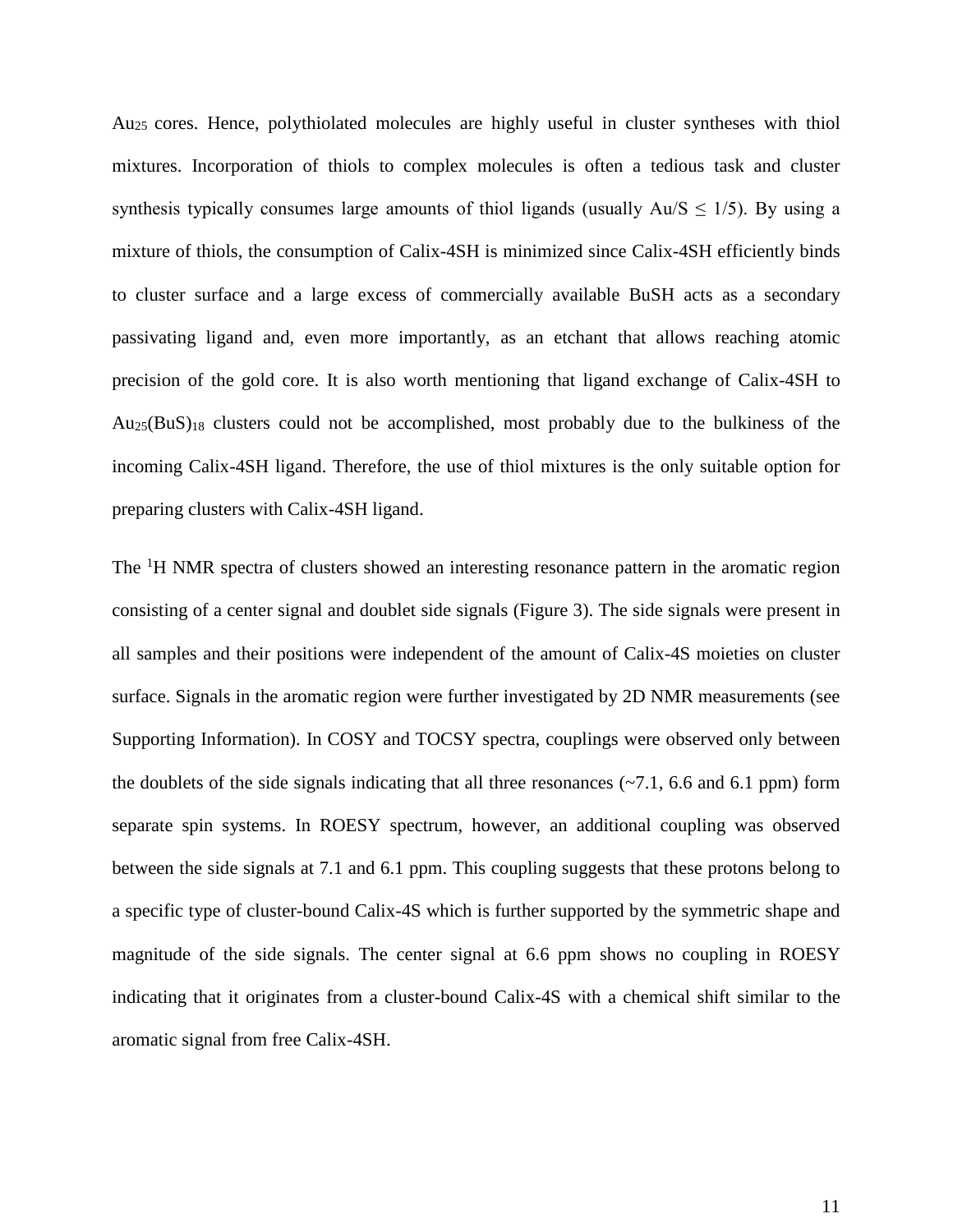

Figure 3. <sup>1</sup>H NMR spectra of Calix-4SH (bottom) and calixarene-modified Au<sub>25</sub> clusters before (middle) and after (top) iodine death reaction (7.0 % Calix-4SH in feed). Signals arising from the different parts of Calix-4SH are marked in color, and the signals from THF, THF stabilizing agent butylated hydroxytoluene and  $TOA<sup>+</sup>$  are marked with #,  $*$  and §, respectively.

Considering the 2/4 thiolate binding mechanism indicated by ESI-MS analysis, it is reasonable to suggest that the center signal originates from Calix-4S binding with four thiolates and the side signals from species binding with two thiolates. The side signals arise from a conformational distortion of the symmetric calixarene cup to a pinched cone conformation. "Locking" to a pinched cone conformation has been observed in tetrakis(*n*-alkoxy)calix[4]arenes at low temperatures, while the cone–pinched cone exchange is rapid in room temperature. $34$ Functionalization of upper and lower rims has also been used to lock calix[4]arenes to pinched cone conformation through covalent and hydrogen bonding interactions.<sup>36–38</sup> On the contrary, conformational locking to a pinched cone by a steric impediment, as seen now in Au25 cluster surfaces, has not been previously reported. It is worth noticing that pinched cone conformation is not observed on larger nanoparticle surfaces protected by dithiolated<sup>24</sup> or tetrathiolated calix[4]arenes (unpublished results). Therefore, the origin of preferential pinched cone formation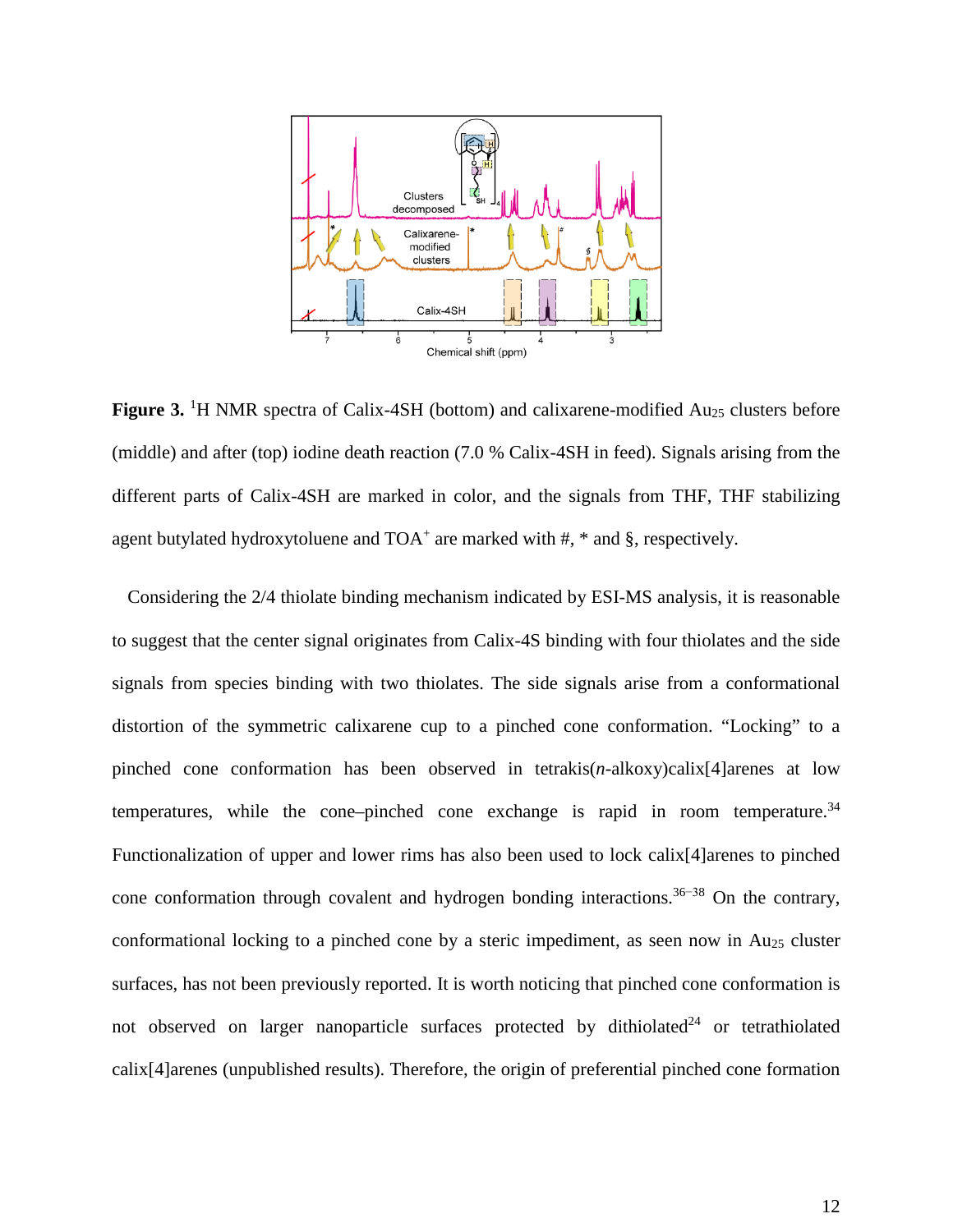can be attributed to the high surface curvature of the subnanometer-sized  $Au_{25}$  core which sets specific requirements on the S-Au binding positions.

The effect of ligand composition to cluster fluorescence was also investigated. All clusters showed fluorescence in the near-infrared region (800 nm) and their quantum yields varied slightly (0.1−0.3 %) with the amount of Calix-4S (see Supporting Information). However, fluorescence from Au<sub>25</sub> clusters also strongly depends on the oxidation state of the cluster core as reported by Wu and Jin.<sup>39</sup> As the clusters easily oxidize, it is difficult to separate the effect of the ligand composition from slight variations in the oxidation state of clusters. It is worth noting that the shape of the excitation spectra is similar to the absorption spectra of clusters, a feature not present in existing literature of  $Au_{25}$  clusters.<sup>12,39</sup>

In conclusion, atomically precise  $Au_{25}$  clusters passivated with Calix-4SH and BuSH were prepared in a robust one-pot synthesis by using a mixture of thiols in the synthesis feed. This type of synthesis could provide a general strategy for the incorporation of other bulky ligands to cluster surfaces. By varying the molar ratio of the ligands, clusters carrying up to eight calixarene moieties could be obtained. Calix-4SH was found to preferentially bind to a high curvature  $Au_{25}$  surface by two or four thiolates and, in the case of two thiolate binding, the calixarene cavity undergoes a distortion to a pinched cone conformation due to steric impediment. These clusters show promising potential for building cluster assemblies *via* hostguest interactions, which is a matter of further study.

### ASSOCIATED CONTENT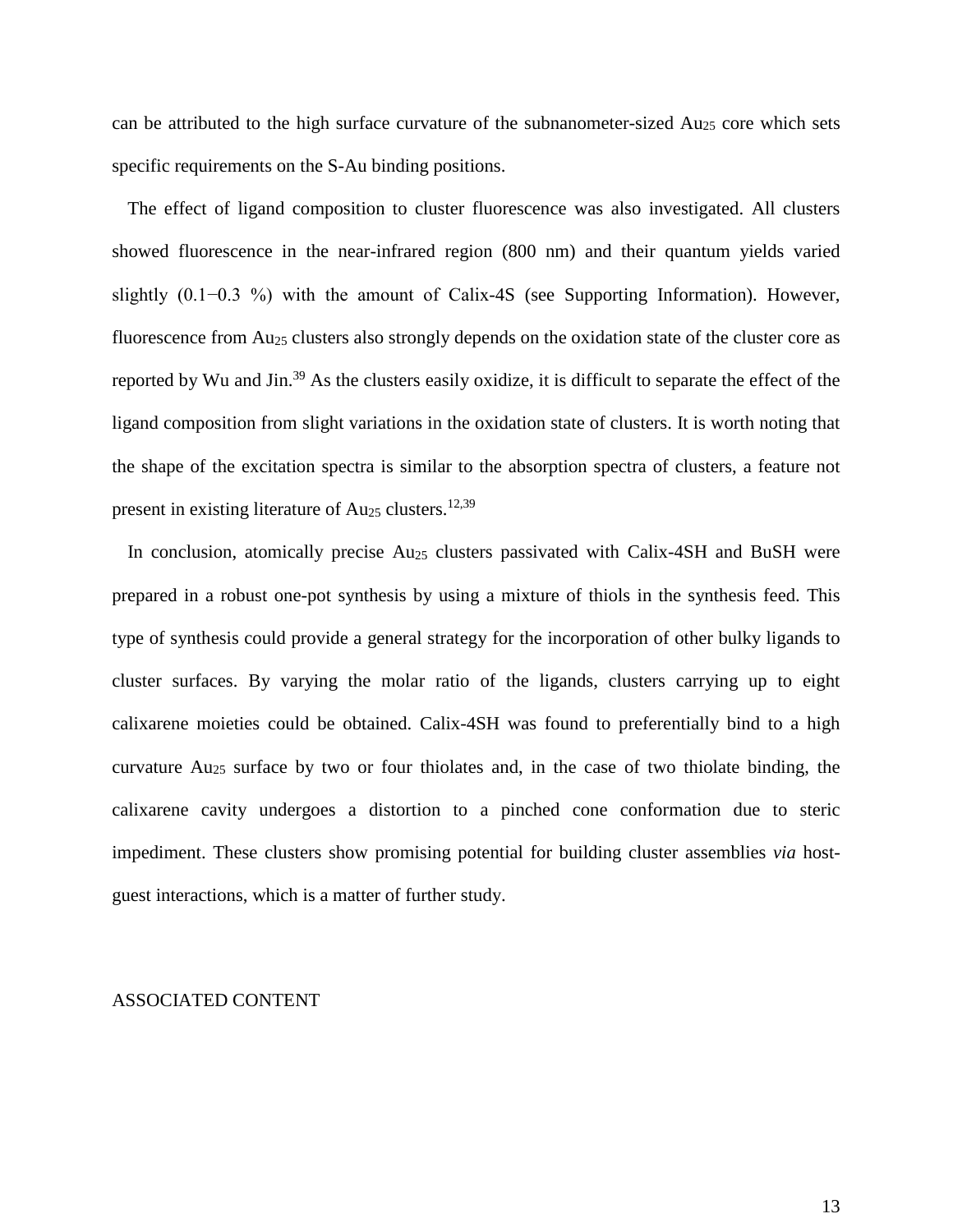**Supporting Information**. Details of the synthesis procedures and characterization techniques as well as further UV-vis, IR, NMR and ESI-MS data. This material is available free of charge via the Internet at http://pubs.acs.org.

## AUTHOR INFORMATION

### **Corresponding Author**

\*Email: robin.ras@aalto.fi

### **Notes**

The authors declare no competing financial interests.

## ACKNOWLEDGMENT

This work was supported by funding from the Academy of Finland. The authors thank Kirsi Salorinne from the University of Jyväskylä for valuable comments.

#### REFERENCES

(1) Jin, R. Quantum Sized, Thiolate-Protected Gold Nanoclusters. *Nanoscale* **2010**, *2*, 343−362.

(2) Zheng, J.; Nicovich, P. R.; Dickson, R. M. Highly Fluorescent Noble-Metal Quantum Dots. *Annu. Rev. Phys. Chem.* **2007**, *58*, 409−431.

(3) Díez, I.; Ras, R. H. A. Fluorescent Silver Nanoclusters. *Nanoscale* **2011**, *3*, 1963−1970.

(4) Maity, P.; Xie, S.; Yamauchi, M.; Tsukuda, T. Stabilized Gold Clusters: from Isolation Toward Controlled Synthesis. *Nanoscale* **2012**, *4*, 4027−4037.

(5) Häkkinen, H. The Gold–Sulfur Interface at the Nanoscale. *Nat. Chem.* **2012**, *4*, 443−455.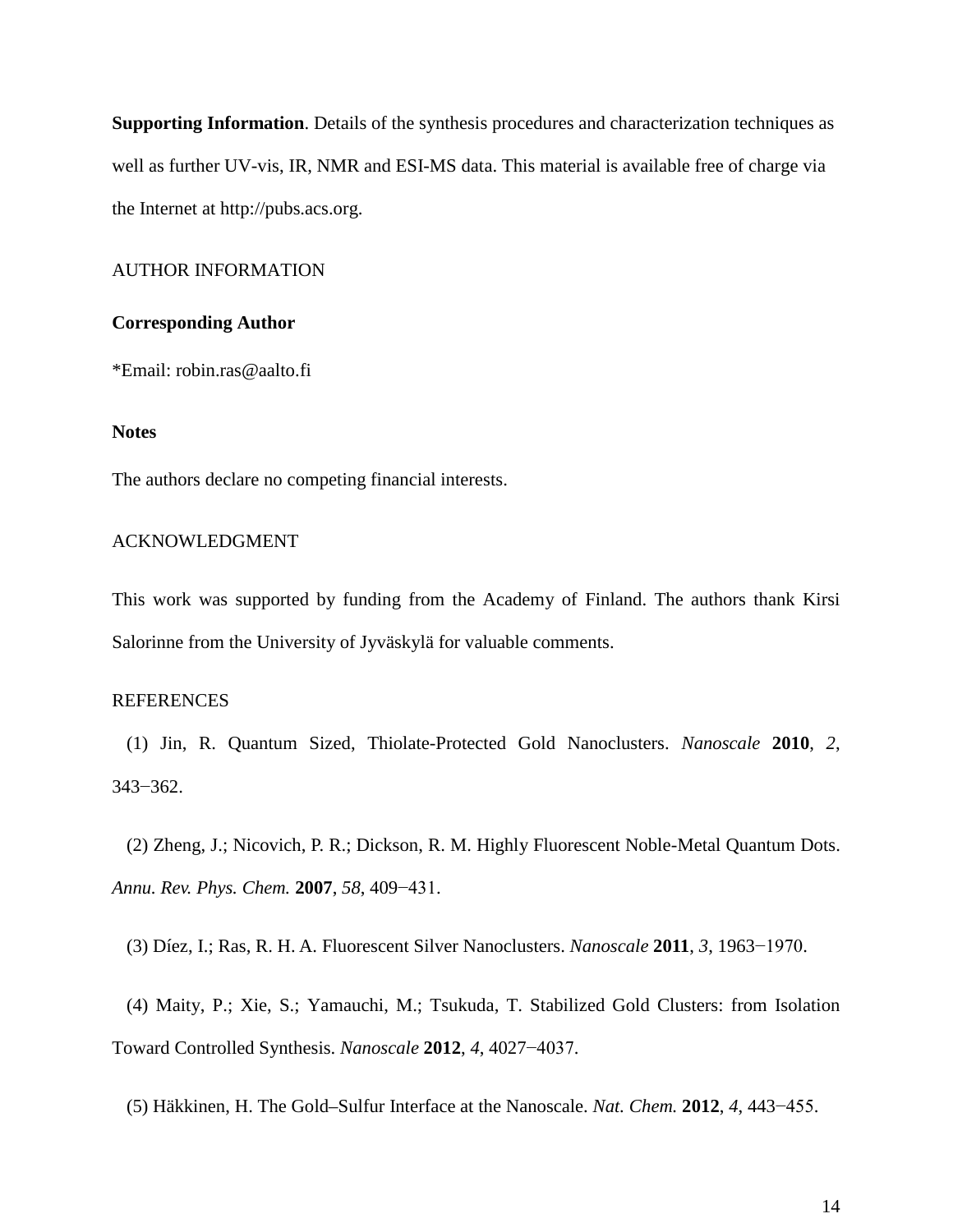(6) Saha, K.; Agasti, S. S.; Kim, C.; Li, X.; Rotello, V. M. Gold Nanoparticles in Chemical and Biological Sensing. *Chem. Rev.* **2012**, *112*, 2739−2779.

(7) Lu, F.; Doane, T. L.; Zhu, J.-J.; Burda, C. Gold Nanoparticles for Diagnostic Sensing and Therapy. *Inorg. Chim. Acta* **2012**, *393*, 142−153.

(8) Ghosh, P.; Han, G.; De, M.; Kim, C. K.; Rotello, V. M. Gold Nanoparticles in Delivery Applications. *Adv. Drug Deliv. Rev.* **2008**, *60*, 1307−1315.

(9) Qian, H.; Jin, R. Ambient Synthesis of Au144(SR)60 Nanoclusters in Methanol. *Chem. Mater.* **2011**, *23*, 2209−2217.

(10) Qian, H.; Liu, C.; Jin, R. Controlled Growth of Molecularly Pure  $Au_{25}(SR)_{18}$  and Au38(SR)24 Nanoclusters from the Same Polydispersed Crude Product. *Sci. China Chem.* **2012**, *55*, 2359−2365.

(11) Tang, Z.; Robinson, D. A.; Bokossa, N.; Xu, B.; Wang, S.; Wang, G. Mixed Dithiolate Durene-DT and Monothiolate Phenylethanethiolate Protected Au<sub>130</sub> Nanoparticles with Discrete Core and Core-Ligand Energy States. *J. Am. Chem. Soc.* **2011**, *133*, 16037−16044.

(12) Shibu, E. S.; Habeeb Muhammed, M. A.; Tsukuda, T.; Pradeep, T. Ligand Exchange of Au25SG18 Leading to Functionalized Gold Clusters: Spectroscopy, Kinetics, and Luminescence. *J. Phys. Chem. C* **2008**, *112*, 12168−12176.

(13) Niihori, Y.; Matsuzaki, M.; Pradeep, T.; Negishi, Y. Separation of Precise Compositions of Noble Metal Clusters Protected with Mixed Ligands. *J. Am. Chem. Soc.* **2013**, *135*, 4946−4649.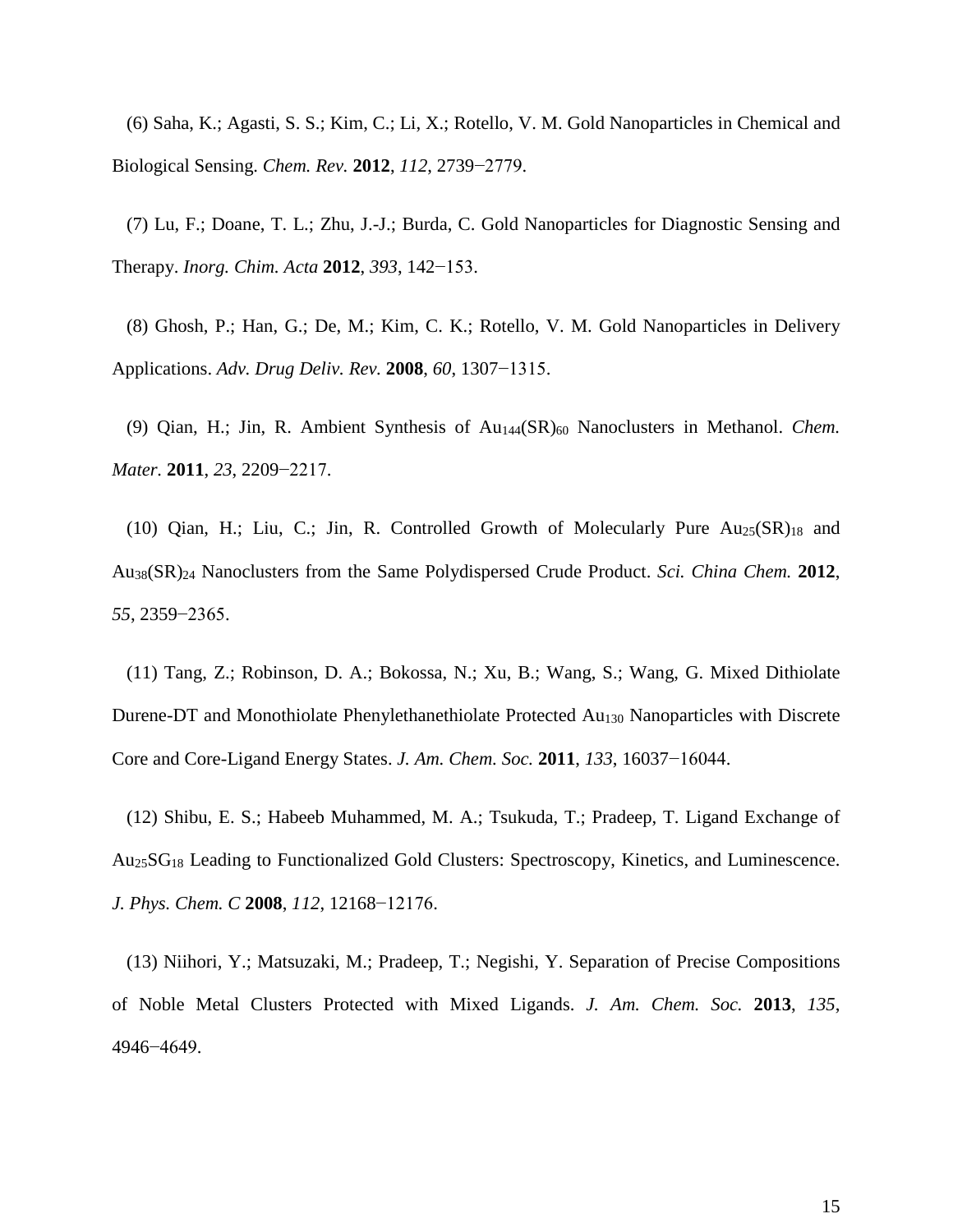(14) Knoppe, S.; Michalet, S.; Bürgi, T. Stabilization of Thiolate-Protected Gold Clusters Against Thermal Inversion: Diastereomeric Au38(SCH2CH2Ph)24−2x(R-BINAS)x. *J. Phys. Chem. C* **2013**, *117*, 15354−15361.

(15) Astruc, D.; Daniel, M.-C.; Ruiz, J. Dendrimers and Gold Nanoparticles as Exo-Receptors Sensing Biologically Important Anions. *Chem. Commun.* **2004**, 2637−2649.

(16) Gutsche, C. D. In "Calixarenes: an Introduction"; Stoddart, J. F., Ed.; Monographs in Supramolecular Chemistry; The Royal Society of Chemistry; 2nd edition: London, **2008**; Vol. 1.

(17) Arora, V.; Mohindra, H. M.; Singh, S. P. Calixarenes as Sensor Materials for Recognition and Separation of Metal Ions. *Arkivoc* **2007**, *2*, 172−200.

(18) Mokhtari, B.; Pourabdollah, K.; Dalali, N. Applications of Nano-Baskets of Calixarenes in Chromatography. *Chromatographia*, **2011**, *73*, 829−847.

(19) Cacciapaglia, R; Mandolini, L. in "Calixarenes in Action"; Mandolini, L.; Ungaro, R., Eds.; Imperial College Press: London, **2000**; pp. 241-264.

(20) Arduini, A.; Demuru, D.; Pochini, A.; Secchi, A. Recognition of Quaternary Ammonium Cations by Calix[4]arene Derivatives Supported on Gold Nanoparticles. *Chem. Commun.* **2005**, 645−647.

(21) Ha, J.-M.; Solovyov, A.; Katz, A. Postsynthetic Modification of Gold Nanoparticles with Calix[4]arene Enantiomers: Origin of Chiral Surface Plasmon Resonance. *Langmuir* **2009**, *25*, 153−159.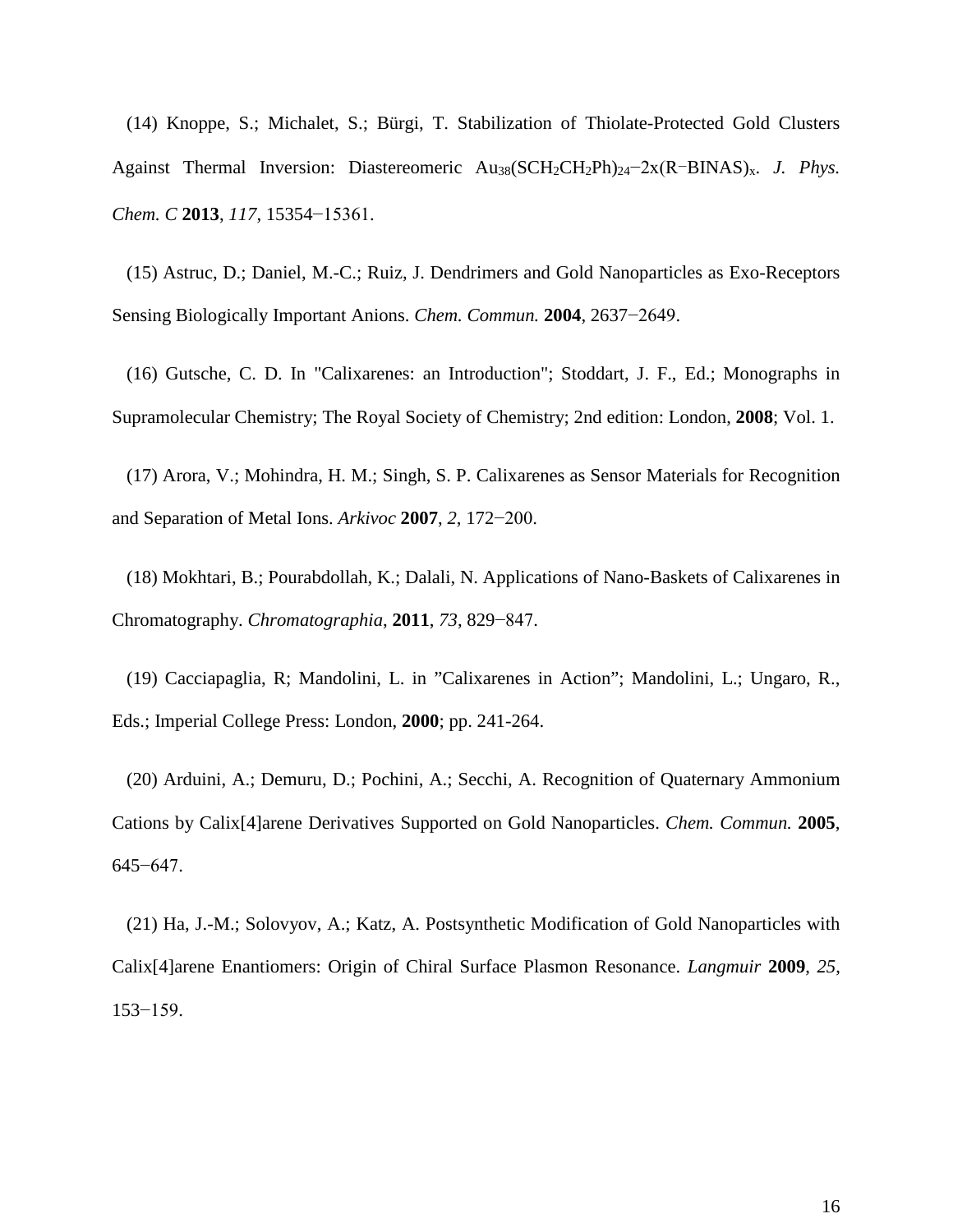(22) Dionisio, M.; Maffei, F.; Rampazzo, E.; Prodi, L.; Pucci, A.; Ruggeri, G.; Dalcanale, E. Guest-Controlled Aggregation of Cavitand Gold Nanoparticles and N-Methyl Pyridinium-Terminated PEG. *Chem. Commun.* **2011**, *47*, 6596−6598.

(23) Ciesa, F.; Plech, A.; Mattioli, C.; Pescatori, L.; Arduini, A.; Pochini, A.; Rossi, F.; Secchi, A. Guest Controlled Assembly of Gold Nanoparticles Coated with Calix[4]arene Hosts. *J. Phys. Chem. C* **2010**, *114*, 13601−13607.

(24) Pulkkinen, P. M. S.; Wiktorowicz, S.; Aseyev, V.; Tenhu, H. Complexation of Calix[4]arene Protected Gold Nanoparticles with Pyridinium and Bipyridinium Compounds. *RSC Adv.* **2013**, *3*, 733−742.

(25) Pescatori, L.; Boccia, A.; Ciesa, F.; Rossi, F.; Grillo, V.; Arduini, A.; Pochini, A.; Zanoni, R.; Secchi, A. The Effect of Ligand Denticity in Size-Selective Synthesis of Calix[*n*]arene-Stabilized Gold Nanoparticles: A Multitechnique Approach. *Chem. Eur. J.* **2010**, *16*, 11089−11099.

(26) de Silva, N.; Ha, J.-M.; Solovyov, A.; Nigra, M. M.; Ogino, I.; Yeh, S. W.; Durkin, K. A.; Katz, A. A Bioinspired Approach for Controlling Accessibility in Calix[4]arene-Bound Metal Cluster Catalysts. *Nat. Chem.* **2010**, *2*, 1062−1068.

(27) Chen, X.; Häkkinen, H. Protected but Accessible: Oxygen Activation by a Calixarene-Stabilized Undecagold Cluster. *J. Am. Chem. Soc.* **2013**, *135*, 12944−12947.

(28) Ha, J.-M.; Katz, A.; Drapailo, A. B.; Kalchenko, V. I. Mercaptocalixarene-Capped Gold Nanoparticles via Postsynthetic Modification and Direct Synthesis: Effect of Calixarene Cavity-Metal Interactions. *J. Phys. Chem. C* **2009**, *113*, 1137–1142.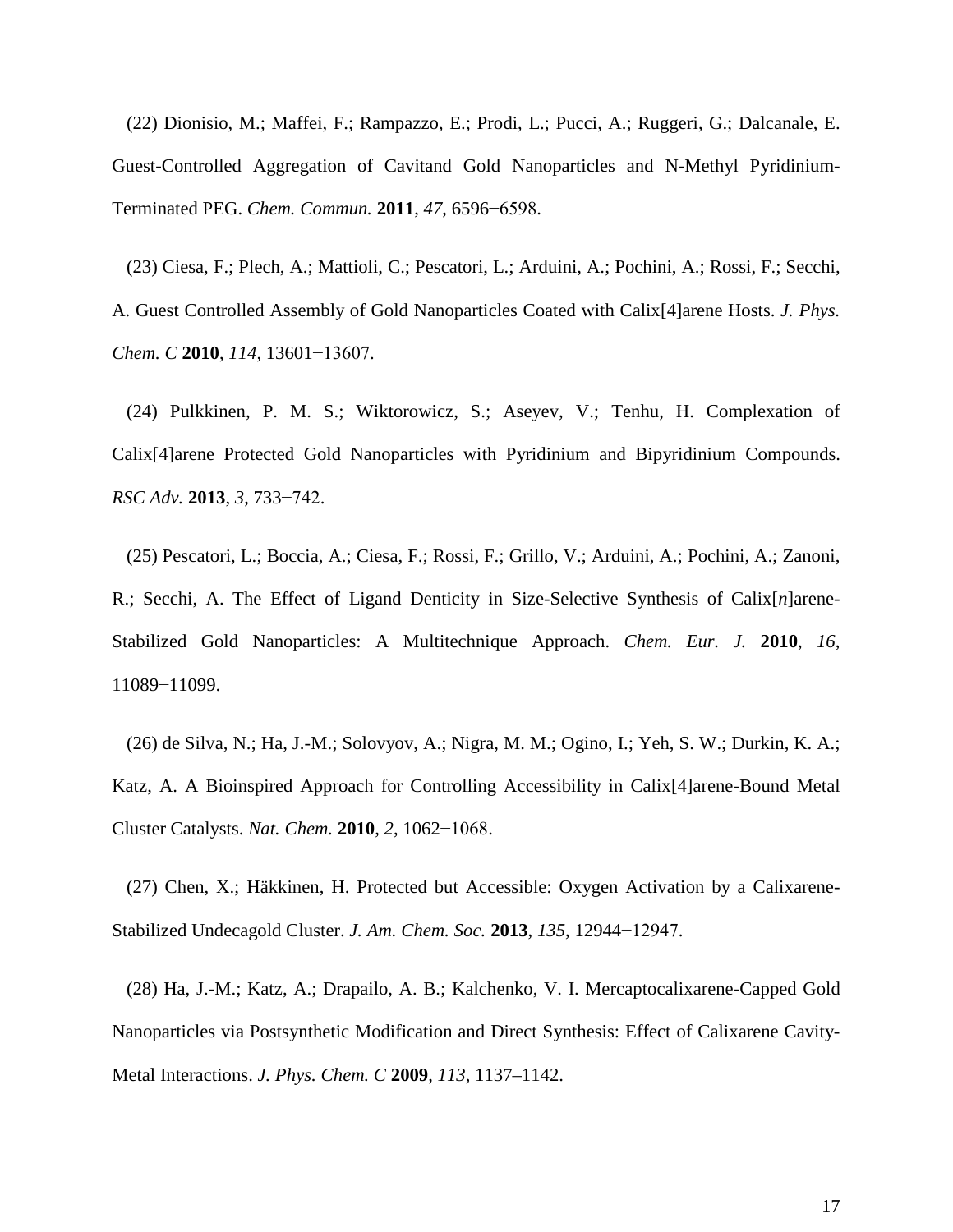(29) Zhu, M.; Eckenhoff, W. T.; Pintauer, T.; Jin, R. Conversion of Anionic [Au25(SCH2CH2Ph)18] <sup>−</sup> Cluster to Charge Neutral Cluster via Air Oxidation. *J. Phys. Chem. C* **2008**, *112*, 14221−14224.

(30) Parker, J. F.; Weaver, J. E. F.; McCallum, F.; Fields-Zinna, C. A.; Murray, R. W. Synthesis of Monodisperse [Oct4N+][Au25(SR)18<sup>−</sup> ] Nanoparticles, with Some Mechanistic Observations. *Langmuir* **2010**, *26*, 13650−13654.

(31) Heaven, M. W.; Dass, A.; White, P. S.; Holt, K. M.; Murray, R. W. Crystal Structure of the Gold Nanoparticle [N(C8H17)4][Au25(SCH2CH2Ph)18]. *J. Am. Chem. Soc.* **2008**, *130*, 3754−3755.

(32) Zhu. M.; Aikens, C. M.; Hollander, F. J.; Schatz, G. C.; Jin, R. Correlating the Crystal Structure of A Thiol-Protected Au25 Cluster and Optical Properties. *J. Am. Chem. Soc.* **2008**, *130*, 5883−5885.

(33) Akola, J.; Walter, M.; Whetten, R. L.; Häkkinen, H.; Grönbeck, H. On the Structure of Thiolate-Protected Au25. *J. Am. Chem. Soc.* **2008**, *130*, 3756−3757.

(34) Templeton, A. C.; Hostetler, M. J.; Kraft, C. T.; Murray, R. W. Reactivity of Monolayer-Protected Gold Cluster Molecules: Steric Effects. *J. Am. Chem. Soc.* **1998**, *120*, 1906−1911.

(35) Arduini, A.; Fabbi, M.; Mantovani, M.; Mirone, L.; Pochini, A.; Secchi, A.; Ungaro, R. Calix[4]arenes Blocked in a Rigid Cone Conformation by Selective Functionalization at the Lower Rim. *J. Org. Chem.* **1995**, *60*, 1454−1457.

(36) Hudrlik, P. F.; Arasho, W. D.; Hudrlik, A. M. The Wurtz-Fittig Reaction in the Preparation of C-Silylated Calixarenes. *J. Org. Chem.* **2007**, *72*, 8107−8110.